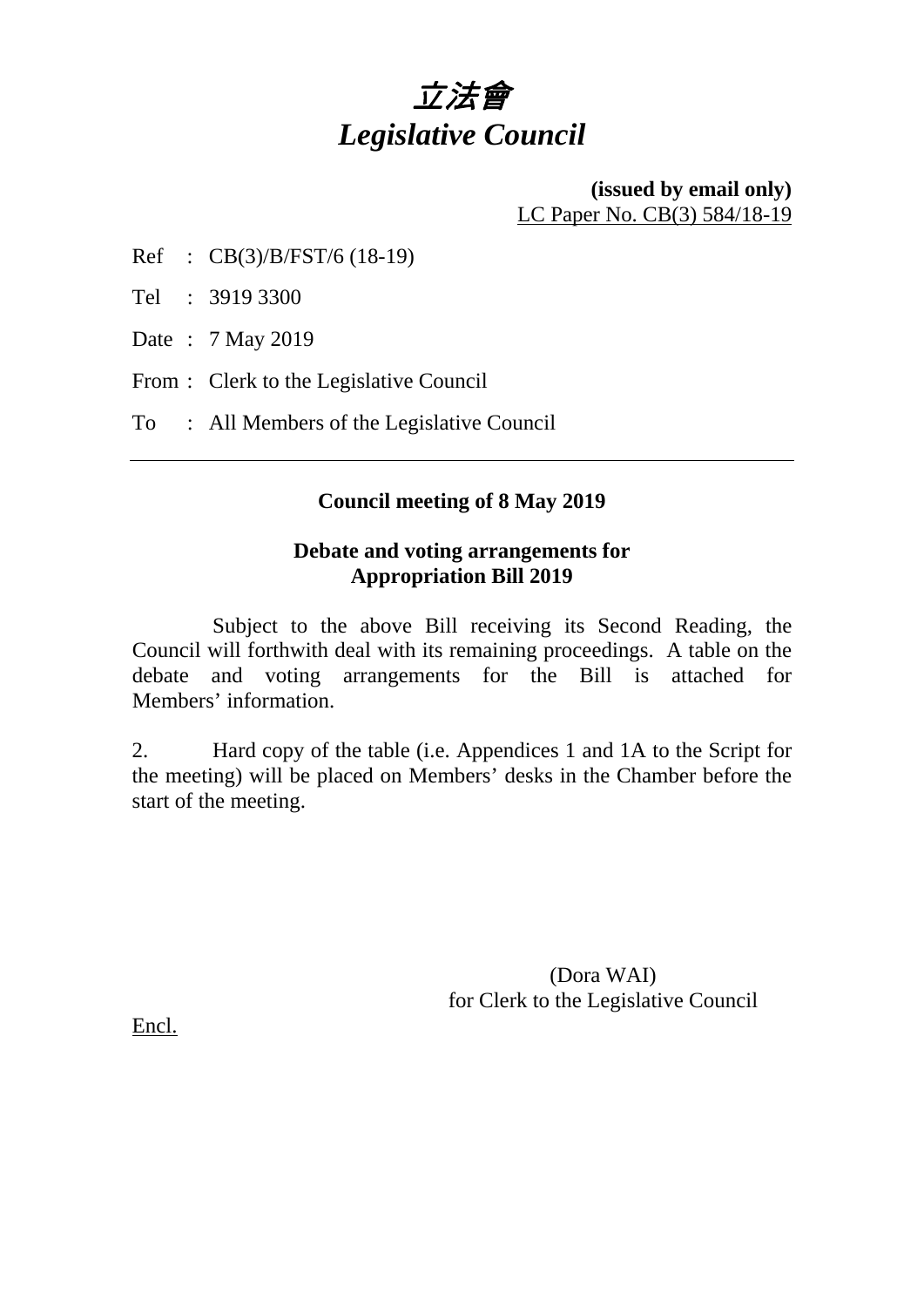# **Appropriation Bill 2019**

# **Debate and voting arrangements**

| 1st session  |                                                                                                                                                                                                                                                                                                                                                                                                                                                                                                                                                                                                                                                                                                                                                                                                                                                                                                                                                                                                                                                                                                                                                                                                                                                                                                                                                                                                      |
|--------------|------------------------------------------------------------------------------------------------------------------------------------------------------------------------------------------------------------------------------------------------------------------------------------------------------------------------------------------------------------------------------------------------------------------------------------------------------------------------------------------------------------------------------------------------------------------------------------------------------------------------------------------------------------------------------------------------------------------------------------------------------------------------------------------------------------------------------------------------------------------------------------------------------------------------------------------------------------------------------------------------------------------------------------------------------------------------------------------------------------------------------------------------------------------------------------------------------------------------------------------------------------------------------------------------------------------------------------------------------------------------------------------------------|
| the Schedule | Joint debate on the sums for the 33 heads with no amendment standing part of                                                                                                                                                                                                                                                                                                                                                                                                                                                                                                                                                                                                                                                                                                                                                                                                                                                                                                                                                                                                                                                                                                                                                                                                                                                                                                                         |
| 33 heads:    | 23<br>- Auxiliary Medical Service<br>24 - Audit Commission<br>25<br>- Architectural Services Department<br>26<br>- Census and Statistics Department<br>27 - Civil Aid Service<br>28 - Civil Aviation Department<br>30<br>- Correctional Services Department<br>31<br>- Customs and Excise Department<br>37<br>- Department of Health<br>39<br>- Drainage Services Department<br>45<br>- Fire Services Department<br>46<br>- General Expenses of the Civil Service<br>48<br>- Government Laboratory<br>59<br>- Government Logistics Department<br>62<br>- Housing Department<br>78 - Intellectual Property Department<br>80 - Judiciary<br>94<br>- Legal Aid Department<br>100 - Marine Department<br>106 - Miscellaneous Services<br>114 - Office of The Ombudsman<br>116 - Official Receiver's Office<br>120 - Pensions<br>121 - Independent Police Complaints Council<br>136 - Public Service Commission Secretariat<br>155 - Government Secretariat: Innovation and Technology<br>Commission<br>160 - Radio Television Hong Kong<br>166 - Government Flying Service<br>169 - Secretariat, Commissioner on Interception of Communications<br>and Surveillance<br>173 - Working Family and Student Financial Assistance Agency<br>174 - Joint Secretariat for the Advisory Bodies on Civil Service and<br>Judicial Salaries and Conditions of Service<br>184 - Transfers to Funds<br>188 - Treasury |

**Voting**: To vote on the sums for the above 33 heads standing part of the Schedule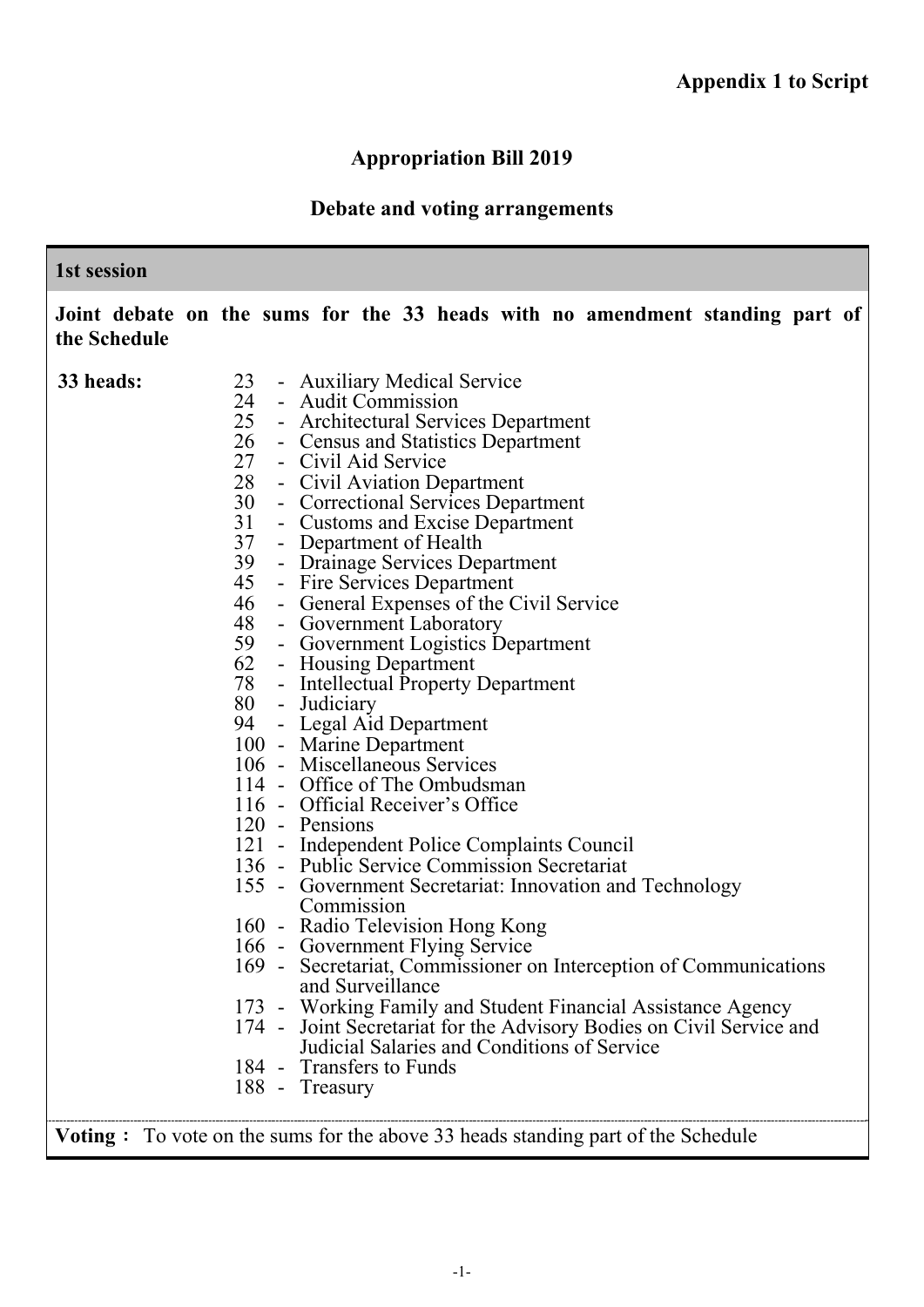#### **2nd session**

#### **Joint debate on the amendments to 51 heads and the sums for such heads standing part of the Schedule**

#### **16 Members propose 56 amendments to 51 heads**

- **51 heads:** <sup>21</sup> Chief Executive's Office<br><sup>22</sup> Agriculture Fisheries and
	- 22 Agriculture, Fisheries and Conservation Department<br>33 Civil Engineering and Development Department
	- 33 Civil Engineering and Development Department
	- 42 Electrical and Mechanical Services Department<br>44 Environmental Protection Department
	- 44 Environmental Protection Department<br>47 Government Secretariat: Office of the
		- Government Secretariat: Office of the Government Chief Information Officer
	- 49 Food and Environmental Hygiene Department<br>51 Government Property Agency
	- **Government Property Agency**
	- 53 Government Secretariat: Home Affairs Bureau
		- 55 Government Secretariat: Commerce and Economic Development Bureau (Communications and Creative Industries Branch)
	- 60 Highways Department
	- Home Affairs Department
	- 70 Immigration Department
	- 72 Independent Commission Against Corruption
	- Information Services Department
	- 76 Inland Revenue Department
	- 79 Invest Hong Kong
	- Buildings Department
	- 90 Labour Department<br>91 Lands Department
	- 91 Lands Department<br>92 Department of Just
	- 92 Department of Justice<br>95 Leisure and Cultural S
	- 95 Leisure and Cultural Services Department<br>96 Government Secretariat: Overseas Econon
	- 96 Government Secretariat: Overseas Economic and Trade Offices
	- 112 Legislative Council Commission
	- 118 Planning Department
	- 122 Hong Kong Police Force
	- 135 Government Secretariat: Innovation and Technology Bureau
	- 137 Government Secretariat: Environment Bureau
	- 138 Government Secretariat: Development Bureau (Planning and Lands Branch)
	- 139 Government Secretariat: Food and Health Bureau (Food Branch)
	- 140 Government Secretariat: Food and Health Bureau (Health Branch)
	- 141 Government Secretariat: Labour and Welfare Bureau
	- 142 Government Secretariat: Offices of the Chief Secretary for Administration and the Financial Secretary
	- 143 Government Secretariat: Civil Service Bureau
	- 144 Government Secretariat: Constitutional and Mainland Affairs Bureau
	- 147 Government Secretariat: Financial Services and the Treasury Bureau (The Treasury Branch)
	- 148 Government Secretariat: Financial Services and the Treasury Bureau (Financial Services Branch)
	- 151 Government Secretariat: Security Bureau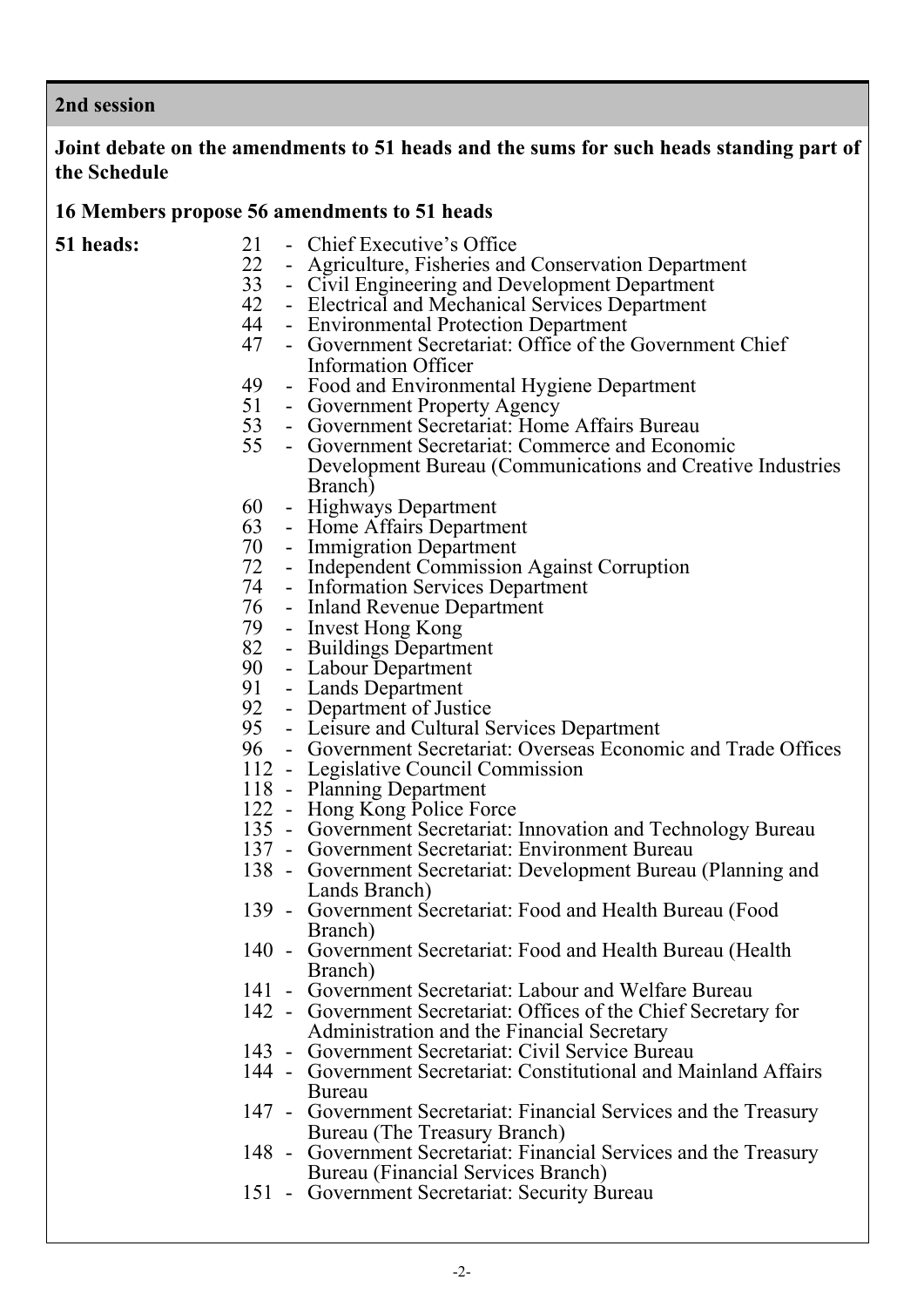| <b>Script</b> | <b>Voting :</b> $\bullet$ To vote on the amendments one by one in the order set out in Appendix 1A to |
|---------------|-------------------------------------------------------------------------------------------------------|
|               | Hon IP Kin-yuen and Hon HUI Chi-fung respectively, please refer to <b>Appendix 1A to Script</b> )     |
|               | Dr Hon KWOK Ka-ki, Hon Alvin YEUNG, Dr Hon CHENG Chung-tai, Hon Claudia MO,                           |
|               | Hon LAM Cheuk-ting, Hon Jeremy TAM, Hon James TO, Dr Hon Helena WONG,                                 |
|               | Hon CHU Hoi-dick, Hon CHAN Chi-chuen, Hon AU Nok-hin, Hon Gary FAN,                                   |
|               | (For details of the 56 amendments proposed by Hon WU Chi-wai, Hon KWONG Chun-yu,                      |
|               |                                                                                                       |
|               | 194 - Water Supplies Department                                                                       |
|               | 190 - University Grants Committee                                                                     |
|               | 186 - Transport Department                                                                            |
|               | 180 - Office for Film, Newspaper and Article Administration<br>181 - Trade and Industry Department    |
|               | 170 - Social Welfare Department                                                                       |
|               | 168 - Hong Kong Observatory                                                                           |
|               | 163 - Registration and Electoral Office                                                               |
|               | 162 - Rating and Valuation Department                                                                 |
|               | 159 - Government Secretariat: Development Bureau (Works Branch)                                       |
|               | (Transport Branch)                                                                                    |
|               | 158 - Government Secretariat: Transport and Housing Bureau                                            |
|               | 156 - Government Secretariat: Education Bureau                                                        |
|               | Branch)                                                                                               |
|               | Development Bureau (Commerce, Industry and Tourism                                                    |
|               | 152 - Government Secretariat: Commerce and Economic                                                   |
|               |                                                                                                       |

- To vote on the sums for the above 51 heads standing part of the Schedule
- To vote on the Schedule standing part of the Bill

#### **3rd session**

### **Joint debate on clauses 1 and 2 standing part of the Bill**

(Members may indicate whether they support the Bill as a whole in this debate)

**Voting**: **●** To vote on clauses 1 and 2 standing part of the Bill

- To vote on the motion that the report that was made in committee of the whole Council be adopted (debate not allowed)
- To vote on the motion on Third Reading of the Bill (debate not allowed)

Amendments proposed by the above 16 Members are also set out in LC Paper No. CB(3) 577/18-19 issued on 6 May 2019

Council Business Division 3 Legislative Council Secretariat 7 May 2019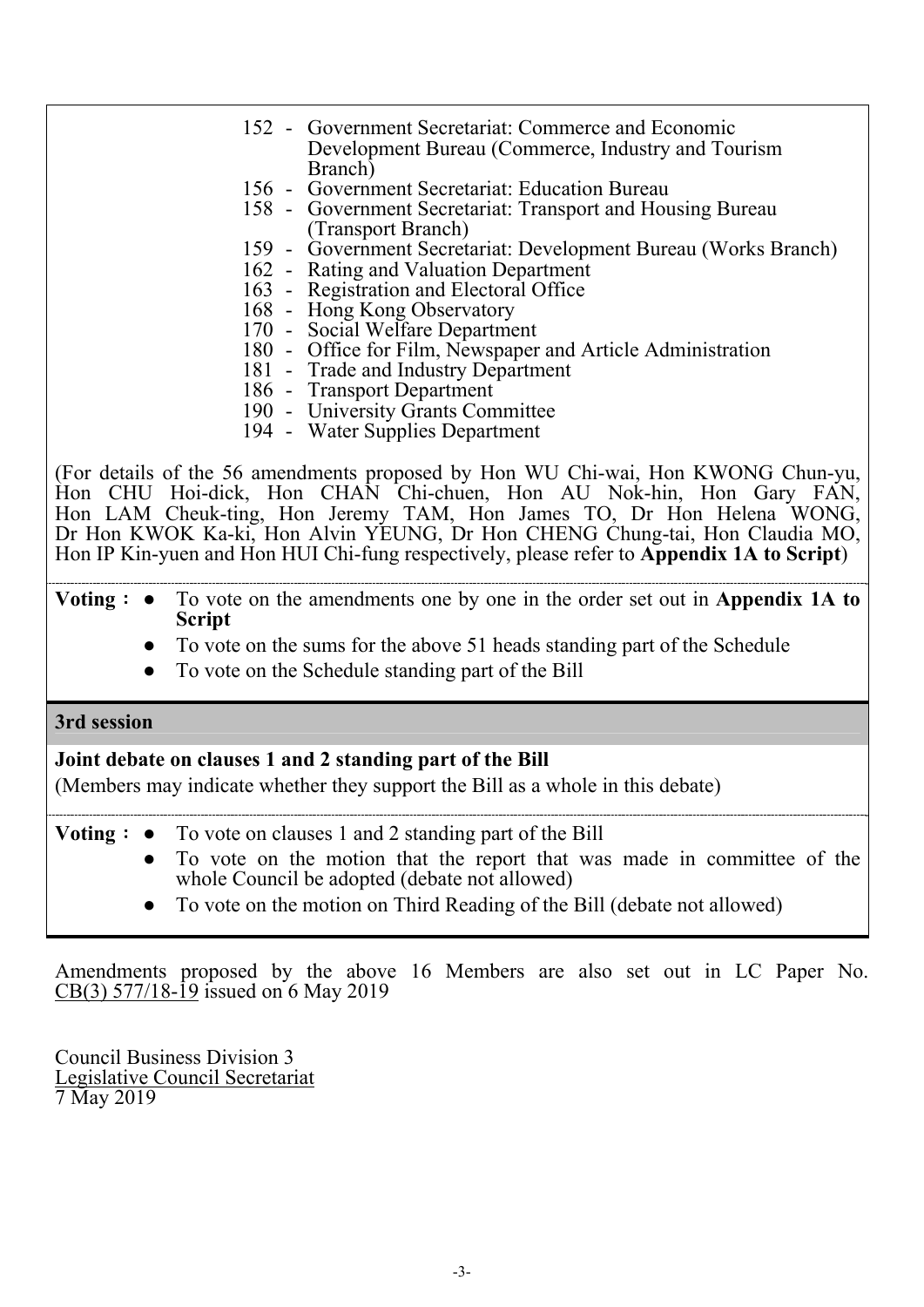講稿附錄 **1A Appendix 1A to Script** (只備中文本 Chinese version only)

# 《**2019** 年撥款條例草案》

# 處理 **56** 項修正案的次序

| 修正案 | 總目                                     | 分目                                                                                                                                                                                           | 修正案內容                                                                          |
|-----|----------------------------------------|----------------------------------------------------------------------------------------------------------------------------------------------------------------------------------------------|--------------------------------------------------------------------------------|
| 動議人 |                                        |                                                                                                                                                                                              | (目的)                                                                           |
| 胡志偉 | 21                                     | 000                                                                                                                                                                                          | 議決為削減分目 000 而將總目 21 削減 5,092,800 元。                                            |
|     |                                        |                                                                                                                                                                                              | (削減大約相當於行政長官全年薪酬開支)                                                            |
| 鄺俊宇 | 22                                     | 000                                                                                                                                                                                          | <b>議決</b> 為削減分目 000 而將總目 22 削減 1,300,000 元。                                    |
|     |                                        |                                                                                                                                                                                              | (削減漁農自然護理署用於人道處理動物的開支)                                                         |
| 朱凱廸 | 33                                     | 000                                                                                                                                                                                          | <b>議決</b> 為削減分目 000 而將總目 33 削減 47,800,000 元。                                   |
|     |                                        |                                                                                                                                                                                              | (削減大約相當於土木工程署新增 67 個非首長級職位全年                                                   |
|     |                                        |                                                                                                                                                                                              | 薪酬開支預算)                                                                        |
| 陳志全 | 42                                     | 000                                                                                                                                                                                          | <b>議決</b> 為削減分目 000 而將總目 42 削減 58,580,000 元。                                   |
|     |                                        |                                                                                                                                                                                              | (削減大約相當於 2019-20 年度啟德發展計劃區域供                                                   |
|     |                                        |                                                                                                                                                                                              | 冷系統預算經常開支(包括營運及維修))                                                            |
|     |                                        |                                                                                                                                                                                              | <b>議決</b> 為削減分目 000 而將總目 44 削減 109,000,000 元。                                  |
|     |                                        |                                                                                                                                                                                              | (削減大約相當於 2019-20 年度環境保護署「廢物管理                                                  |
|     |                                        |                                                                                                                                                                                              | (特別職務)科」及「廢物管理政策科」人員的全年薪金                                                      |
|     |                                        |                                                                                                                                                                                              | 開支)                                                                            |
|     |                                        |                                                                                                                                                                                              | <b>議決</b> 為削減分目 000 而將總目 47 削減 2,000,000 元。                                    |
|     |                                        |                                                                                                                                                                                              | (削減大約相當於 2019-20 年度數碼個人身份項目的                                                   |
|     |                                        |                                                                                                                                                                                              | 經常性開支)                                                                         |
|     |                                        |                                                                                                                                                                                              |                                                                                |
|     |                                        |                                                                                                                                                                                              | <b>議決</b> 為削減分目 000 而將總目 49 削減 130,600,000 元。                                  |
|     |                                        |                                                                                                                                                                                              | (削減大約相當於 2019-20 年度食物環境衛生署涉及與                                                  |
|     |                                        |                                                                                                                                                                                              | 屋宇署聯合辦事處(滲水辦)的人手及部門開支)                                                         |
|     |                                        |                                                                                                                                                                                              | <b>議決</b> 為削減分目 000 而將總目 51 削減 758,155,000 元。<br>(削減大約相當於 2019-20 年度政府產業署物業租金及 |
|     |                                        |                                                                                                                                                                                              | 管理費用 (宿舍除外)的全年預算開支)                                                            |
|     |                                        |                                                                                                                                                                                              | 議決為削減分目 000 而將總目 53 削減 222,962,000 元。                                          |
|     |                                        |                                                                                                                                                                                              | (削減大約相當於 2019-20 年度民政事務局個人薪酬的                                                  |
|     |                                        |                                                                                                                                                                                              | 全年薪金預算開支)                                                                      |
|     |                                        |                                                                                                                                                                                              | <b>議決</b> 為削減分目 000 而將總目 55 削減 95,452,000 元。                                   |
|     |                                        |                                                                                                                                                                                              | (削減大約相當於 2019-20 年度商務及經濟發展局(通訊及                                                |
|     |                                        |                                                                                                                                                                                              | 創意產業科)個人薪酬的全年薪金預算開支)                                                           |
|     |                                        |                                                                                                                                                                                              |                                                                                |
|     |                                        |                                                                                                                                                                                              |                                                                                |
|     | 區諾軒<br>陳志全<br>區諾軒<br>陳志全<br>陳志全<br>陳志全 | 行政長官辦公室<br>漁農自然護理署<br>土木工程拓展署<br>機電工程署<br>44<br>環境保護署<br>47<br>政府總部:政府<br>資訊科技總監<br>辦公室<br>49<br>食物環境衞生署<br>51<br>政府產業署<br>53<br>政府總部:民政<br>事務局<br>55<br>政府總部:商務<br>及經濟發展局<br>(通訊及創意<br>產業科) | 000<br>000<br>000<br>000<br>000<br>000                                         |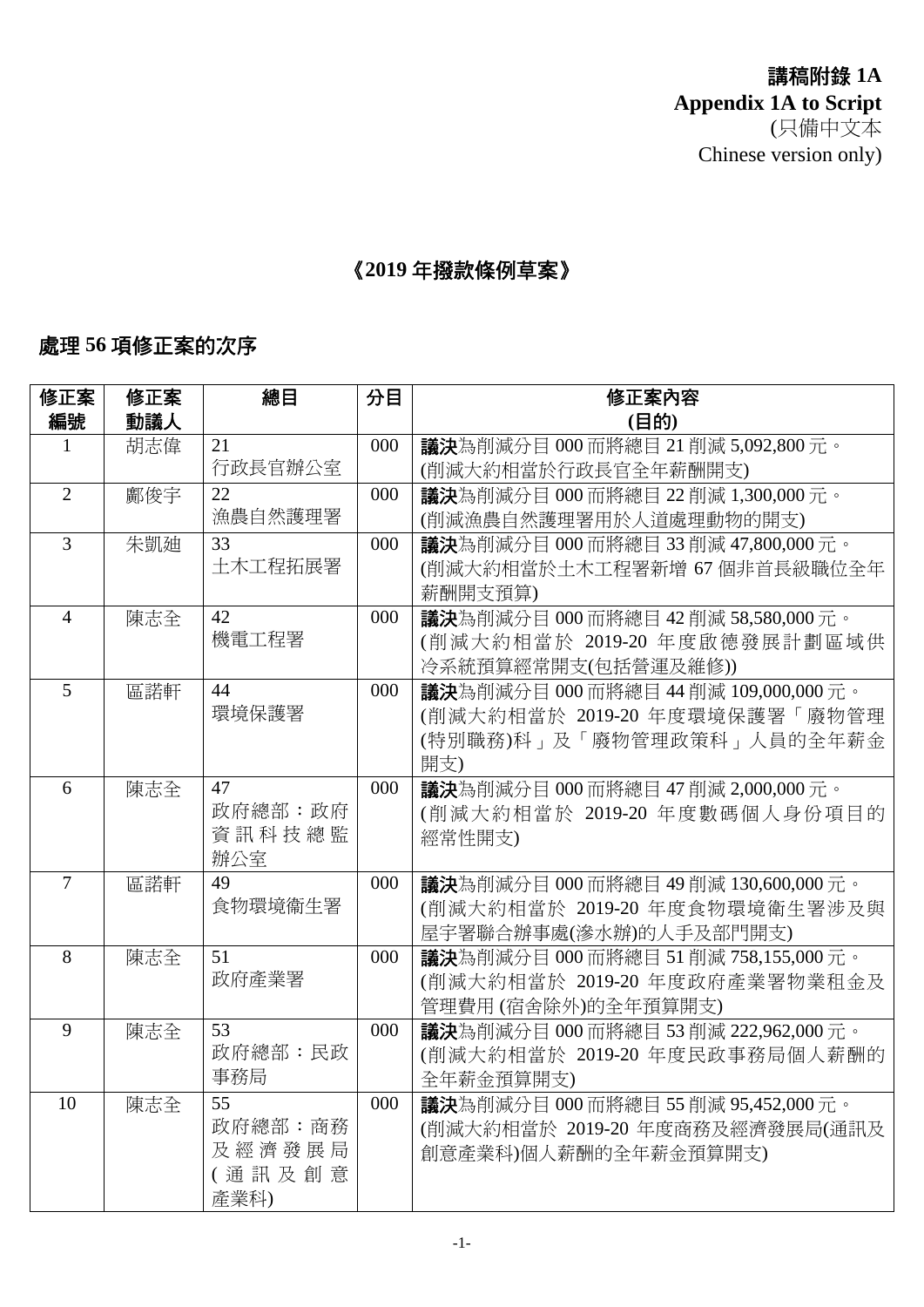| 修正案<br>編號 | 修正案<br>動議人 | 總目                       | 分目  | 修正案內容<br>(目的)                                                                                            |
|-----------|------------|--------------------------|-----|----------------------------------------------------------------------------------------------------------|
| 11        | 陳志全        | 60<br>路政署                | 000 | <b>議決</b> 為削減分目 000 而將總目 60 削減 539,200,000 元。<br>(削減大約相當於 2019-20 年度港珠澳大橋香港段經常<br>開支)                    |
| 12        | 區諾軒        | 63<br>民政事務總署             | 000 | <b>議決</b> 為削減分目 000 而將總目 63 削減 13,940,000 元。<br>(削減大約相當於 2019-20 年度民政事務總署「支付鄉郊<br>代表酬金 - 的預算開支)          |
| 13        | 范國威        | 70<br>入境事務處              | 000 | <b>議決</b> 為削減分目 000 而將總目 70 削減 610,753,700 元。<br>(削減大約相當於 2019-20 年度入境事務處的十分之一<br>預算運作開支)                |
| 14        | 林卓廷        | 72<br>廉政公署               | 000 | <b>議決</b> 為削減分目 000 而將總目 72 削減 3,680,000 元。<br>(削減大約相當於廉政專員的全年薪酬及津貼開支)                                   |
| 15        | 陳志全        | 72<br>廉政公署               | 103 | <b>議決</b> 為削減分目 103 而將總目 72 削減 15,900,000 元。<br>(削減大約相當於 2019-20 年度廉政公署酬金及特別服務<br>的全年預算開支)               |
| 16        | 陳志全        | 74<br>政府新聞處              | 000 | <b>議決</b> 為削減分目 000 而將總目 74 削減 147,311,000 元。<br>(削減大約相當於 2019-20 年度政府新聞處用於宣傳工作<br>及訪港客人及海外演講的開支)        |
| 17        | 陳志全        | 76<br>稅務局                | 000 | <b>議決</b> 為削減分目 000 而將總目 76 削減 1,729,200 元。<br>(削減大約相當於 2019-20 年度稅務局總評稅主任<br>(印花稅署)(以薪級起薪點計算)的全年薪酬預算開支) |
| 18        | 陳志全        | 79<br>投資推廣署              | 000 | <b>議決</b> 為削減分目 000 而將總目 79 削減 30,401,000 元。<br>(削減大約相當於 2019-20 年度投資推廣署個人薪酬的<br>全年薪金預算開支)               |
| 19        | 陳志全        | 82<br>屋宇署                | 000 | <b>議決</b> 為削減分目 000 而將總目 82 削減 1,230,475,000 元。<br>(削減大約相當於 2019-20 年度屋宇署個人薪酬的全年<br>薪金預算開支)              |
| 20        | 陳志全        | 90<br>勞工處                | 000 | <b>議決</b> 為削減分目 000 而將總目 90 削減 2,054,400 元。<br>(削減大約相當於 2019-20 年度勞工處助理處長(就業<br>事務)(以薪級起薪點計算)的全年薪酬預算開支)  |
| 21        | 譚文豪        | 91<br>地政總署               | 000 | <b>議決</b> 為削減分目 000 而將總目 91 削減 50,800,000 元。<br>(削減大約相當於處理小型屋宇申請方面2019至2020年度<br>涉及的員工開支)                |
| 22        | 胡志偉        | 92<br>律政司                | 000 | <b>議決</b> 為削減分目 000 而將總目 92 削減 4,230,000 元。<br>(削減大約相當於律政司司長全年薪酬開支)                                      |
| 23        | 陳志全        | 95<br>康樂及文化<br>事務署       | 000 | <b>議決</b> 為削減分目 000 而將總目 95 削減 114,824,000 元。<br>(削減大約相當於 2019-20 年度康樂及文化事務署圖書館<br>物料及多媒體服務的全年預算開支)      |
| 24        | 陳志全        | 96<br>政府總部:海外<br>經濟貿易辦事處 | 000 | <b>議決</b> 為削減分目 000 而將總目 96 削減 22,500,000 元。<br>(削減大約相當於 2019-20 年度海外經貿辦華盛頓辦事處<br>的全年個人薪酬預算開支)           |
| 25        | 區諾軒        | 112<br>立法會行政管理<br>委員會    | 000 | <b>議決</b> 為削減分目 000 而將總目 112 削減 1,445,940 元。<br>(削減大約相當於 2019-20 年度立法會總保安主任的全年<br>薪酬預算開支(不包括每月現金津貼))     |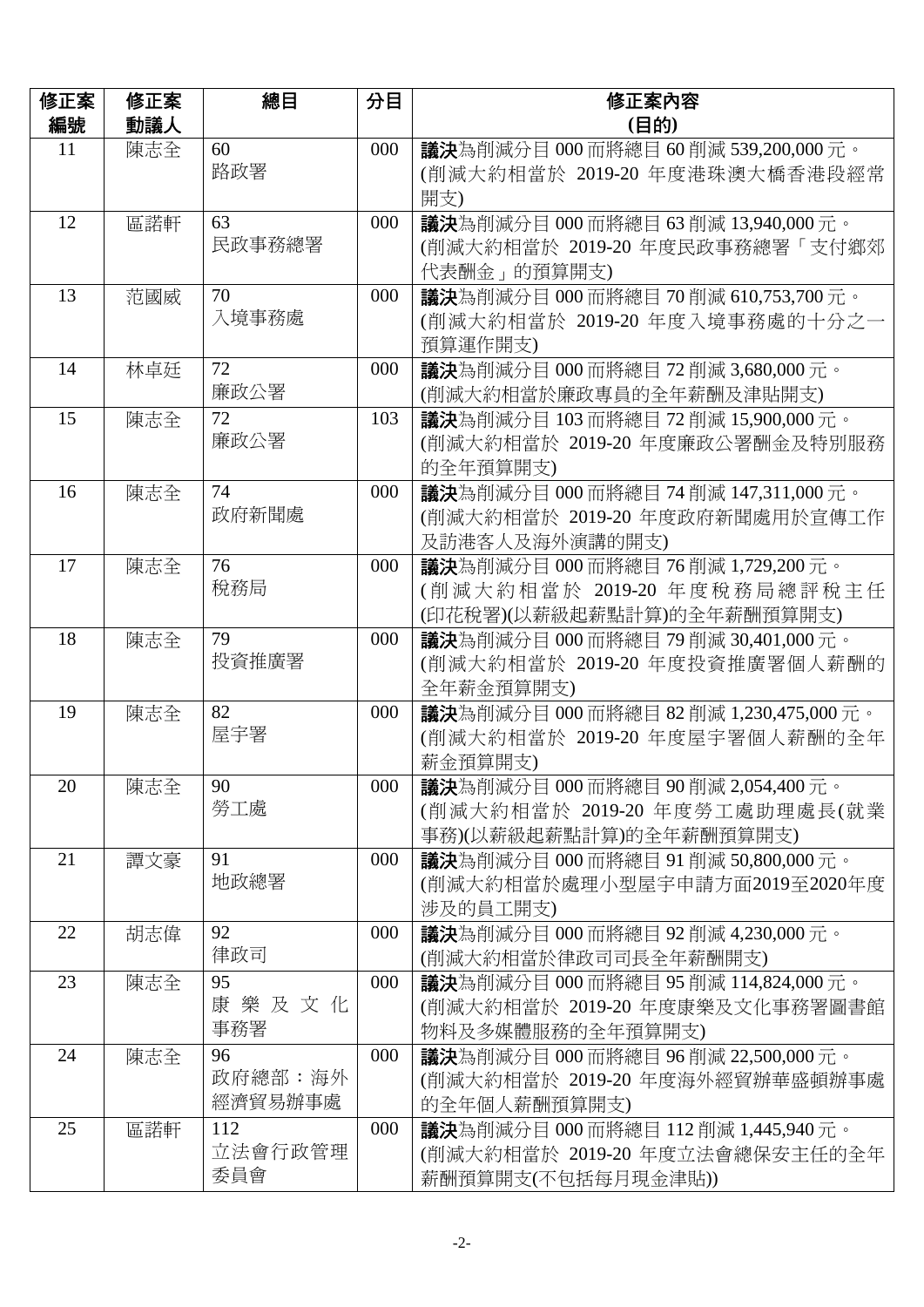| 修正案 | 修正案 | 總目                                        | 分目  | 修正案內容                                                                                                  |
|-----|-----|-------------------------------------------|-----|--------------------------------------------------------------------------------------------------------|
| 編號  | 動議人 |                                           |     | (目的)                                                                                                   |
| 26  | 陳志全 | 118<br>規劃署                                | 000 | <b>議決</b> 為削減分目 000 而將總目 118 削減 21,000,000 元。<br>(削減大約相當於 2019-20 年度規劃署轄下跨界基建<br>發展組全年個人薪酬預算開支)        |
| 27  | 區諾軒 | 122<br>香港警務處                              | 000 | <b>議決</b> 為削減分目 000 而將總目 122 削減 210,000,000 元。<br>(削減大約相當於 2019-20 年度香港警務處「專門用途的<br>物料及設備 的預算開支)       |
| 28  | 涂謹申 | 122<br>香港警務處                              | 103 | <b>議決</b> 為削減分目 103 而將總目 122 削減 138,595,000 元。<br>(削減大約相當於香港警務處就酬金及特別服務的撥款<br>預算開支)                    |
| 29  | 區諾軒 | 122<br>香港警務處                              | 695 | <b>議決</b> 為削減分目 695 而將總目 122 削減 95,329,000 元。<br>(削減大約相當於 2019-20 年度香港警務處「更換及購置<br>192 輛特別用途車輛 再的預算開支) |
| 30  | 陳志全 | 135<br>政府總部:創新<br>及科技局                    | 000 | <b>議決</b> 為削減分目 000 而將總目 135 削減 4,080,000 元。<br>(削減大約相當於 2019-20 年度創新科技局局長全年薪酬<br>預算開支)                |
| 31  | 陳志全 | 137<br>政府總部:<br>環境局                       | 000 | 議決為削減分目 000 而將總目 137 削減 4,080,000 元。<br>(削減大約相當於 2019-20 年度環境局局長全年薪金預算<br>開支)                          |
| 32  | 區諾軒 | 138<br>政府總部:<br>發展局(規劃<br>地政科)            | 000 | 議決為削減分目 000 而將總目 138 削減 8,570,000 元。<br>(削減大約相當於 2019-20 年度發展局局長、副局長及<br>政治助理的全年薪酬預支開支)                |
| 33  | 黃碧雲 | 139<br>政府總部:食物<br>及 衛<br>生<br>局<br>(食物科)  | 000 | 議決為削減分目 000 而將總目 139 削減 1,020,000 元。<br>(削減大約相當於食物及衛生局局長三個月薪酬開支)                                       |
| 34  | 陳志全 | 140<br>政府總部:食物<br>及<br>衞<br>生 局<br>(衞生科)  | 000 | <b>議決</b> 為削減分目 000 而將總目 140 削減 153,320,000 元。<br>(削減大約相當於 2019-20年度食物及衞生局(衞生科)個人<br>薪酬的全年薪金預算開支)      |
| 35  | 陳志全 | 141<br>政府總部:勞工<br>及福利局                    | 000 | <b>議決</b> 為削減分目 000 而將總目 141 削減 4,080,000 元。<br>(削減大約相當於 2019-20 年度勞工及福利局局長全年<br>薪酬預算開支)               |
| 36  | 郭家麒 | 142<br>政府總部:政務<br>司司長辦公室及<br>財政司司長<br>辦公室 | 000 | <b>議決</b> 為削減分目 000 而將總目 142 削減 4,370,000 元。<br>(削減大約相當於財政司司長 2019-2020 年度的薪酬預算<br>開支)                 |
| 37  | 楊岳橋 | 143<br>政 府 總 部 :<br>公務員事務局                | 000 | <b>議決</b> 為削減分目 000 而將總目 143 削減 23,200,000 元。<br>(削減大約相當於公務員事務局籌辦國家事務培訓)<br>2019-2020年度預算開支)           |
| 38  | 鄭松泰 | 144<br>政府總部:政制<br>及內地事務局                  | 000 | <b>議決</b> 為削減分目 000 而將總目 144 削減 38,000,000 元。<br>(削減大約相當於粵港澳大灣區發展辦公室的全年預算<br>開支)                       |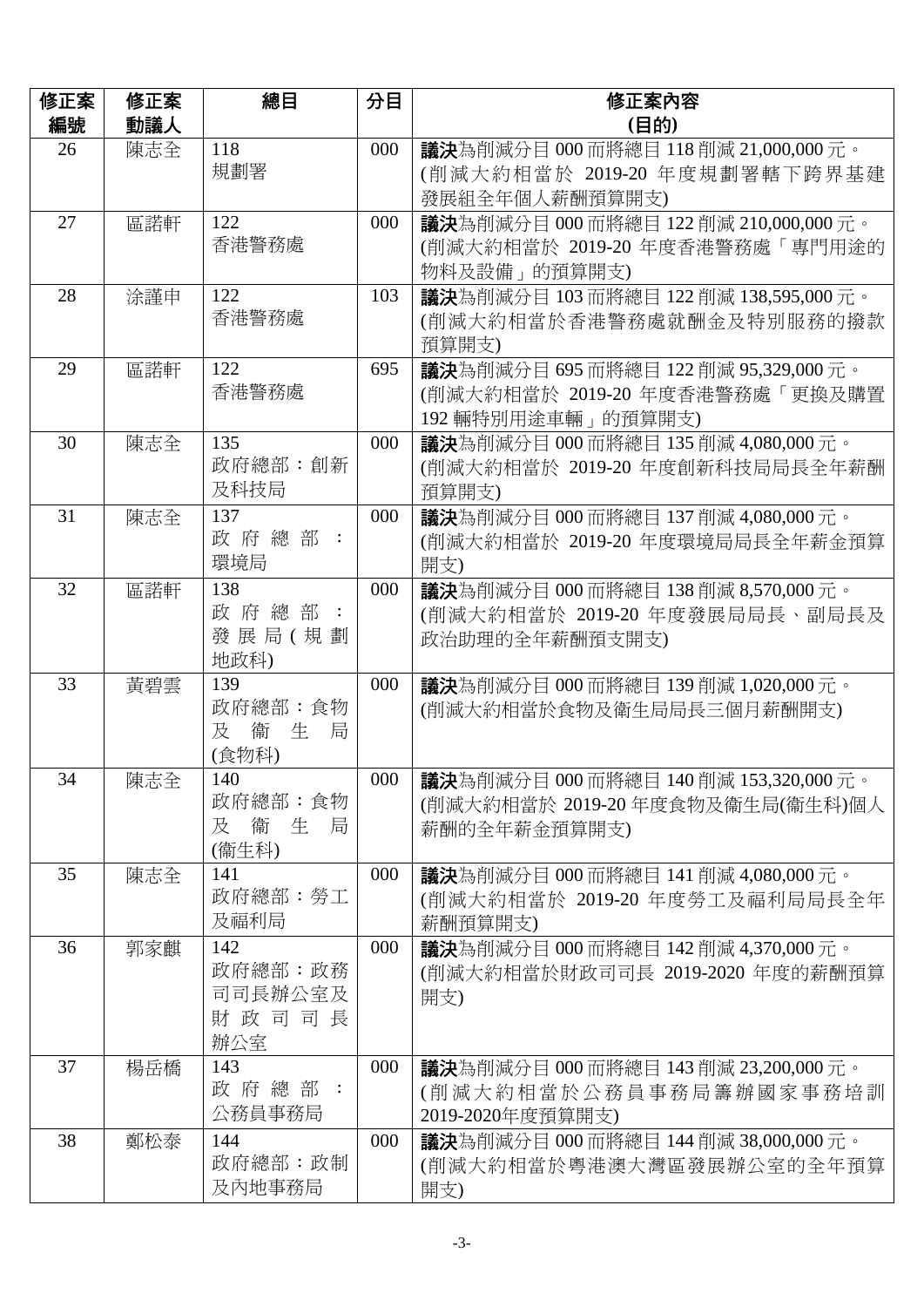| 議決為削減分目 000 而將總目 147 削減 157,997,000 元。                                         |
|--------------------------------------------------------------------------------|
| (削減大約相當於 2019-20 年度財經事務及庫務局                                                    |
| (庫務科)2019-20年度個人薪酬的全年薪金預算開支)                                                   |
| <b>議決</b> 為削減分目 000 而將總目 148 削減 32,000,000 元。                                  |
| (削減大約相當於 2019-20 年度財經事務及庫務局(財經                                                 |
| 事務科)有關資助金下金融發展局的全年預算開支)                                                        |
|                                                                                |
| <b>議決</b> 為削減分目 000 而將總目 151 削減 174,088,000 元。                                 |
| (削減大約相當於 2019-20 年度保安局個人薪酬的全年                                                  |
|                                                                                |
| 議決為削減分目 000 而將總目 152 削減 61,800,000 元。                                          |
| (削減大約相當於商務及經濟發展局支持海洋公園發展                                                       |
| 教育旅遊項目及推出具本地特色元素的全新立體投射                                                        |
|                                                                                |
| 議決為削減分目 000 而將總目 156 削減 85,000,000 元。                                          |
| (削減大約相當於教育局委託香港考試及評核局進行基本                                                      |
| 能力評估項目在 2019-2020 年度的預算開支)                                                     |
| 議決為削減分目 000 而將總目 156 削減 580,000 元。                                             |
| (削減教育局在開發基本法教育的學與教資源方面的全年                                                      |
|                                                                                |
| <b>議決</b> 為削減分目 000 而將總目 158 削減 4,080,000 元。                                   |
| (削減大約相當於運輸及房屋局局長全年薪酬開支)                                                        |
|                                                                                |
|                                                                                |
| <b>議決</b> 為削減分目 000 而將總目 159 削減 348,901,000 元。                                 |
| (削減大約相當於 2019-20 年度發展局(工務科)個人薪酬的                                               |
|                                                                                |
| 議決為削減分目 000 而將總目 162 削減 480,000 元。                                             |
| (削減大約相當於 2019-20 年度差餉物業估價署印製夾附                                                 |
| 於差餉繳費通知書的單張以解釋差餉寬減安排的預算                                                        |
|                                                                                |
| <b>議決</b> 為削減分目 000 而將總目 163 削減 2,054,400 元。                                   |
| (削減大約相當於 2019-20 年度選舉事務處總選舉事務                                                  |
| 主任(按薪級起薪點計算)的全年薪酬預算開支)                                                         |
| <b>議決</b> 為削減分目 000 而將總目 168 削減 22,769,600 元。                                  |
| (削減大約相當於 2019-20 年度天文台個人薪酬的全年                                                  |
|                                                                                |
| <b>議決</b> 為削減分目 000 而將總目 170 削減 24,907,000 元。<br>(削減大約相當於 2019-20 年度社會福利署個人薪酬的 |
|                                                                                |
| <b>議決</b> 為削減分目 000 而將總目 180 削減 51,600,000 元。                                  |
| (削減大約相當於 2019-20 年度電影、報刊及物品管理                                                  |
|                                                                                |
| 辦事處評定影片級別、管制淫褻及不雅物品和報刊註冊                                                       |
|                                                                                |